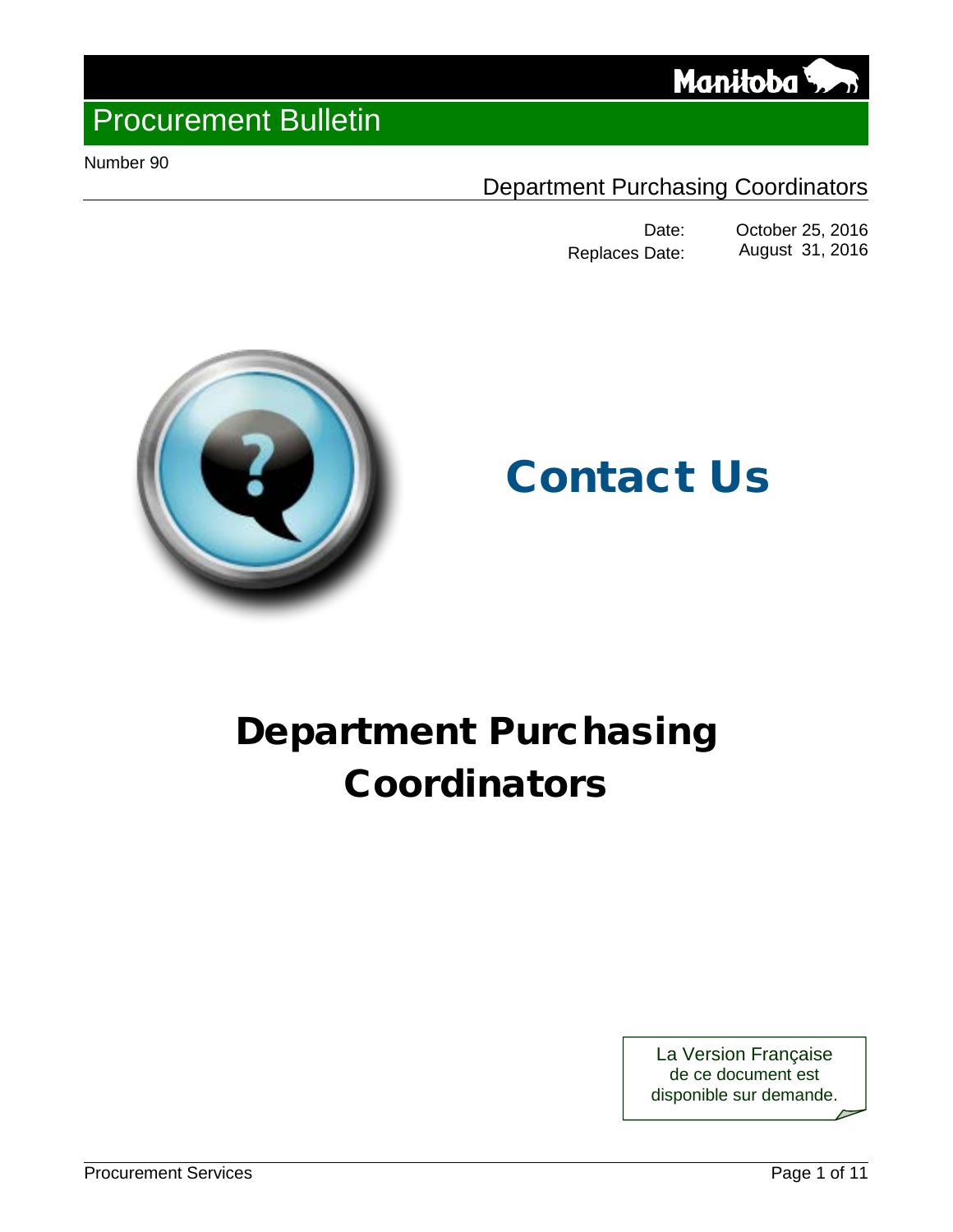Manitoba

#### Number 90

### Department Purchasing Coordinators

#### **Purpose**

The following is a listing of government of Manitoba department purchasing contacts.

#### **Inquiries**

General inquires may also be directed to:

Procurement Services Joussette Sanchez Planning Analyst Phone: 204-945-8059 Email: [Joussette.Sanchez@gov.mb.ca](mailto:Joussette.Sanchez@gov.mb.ca)

• This bulletin issued by:

Manitoba Finance Central Services Procurement Services 2<sup>nd</sup> Floor, 270 Osborne Street North Winnipeg, Manitoba R3C 1V7 Phone: 204-945-6361 Fax: 204-945-1455 Email: [ProcServ@gov.mb.ca](mailto:ProcServ@gov.mb.ca)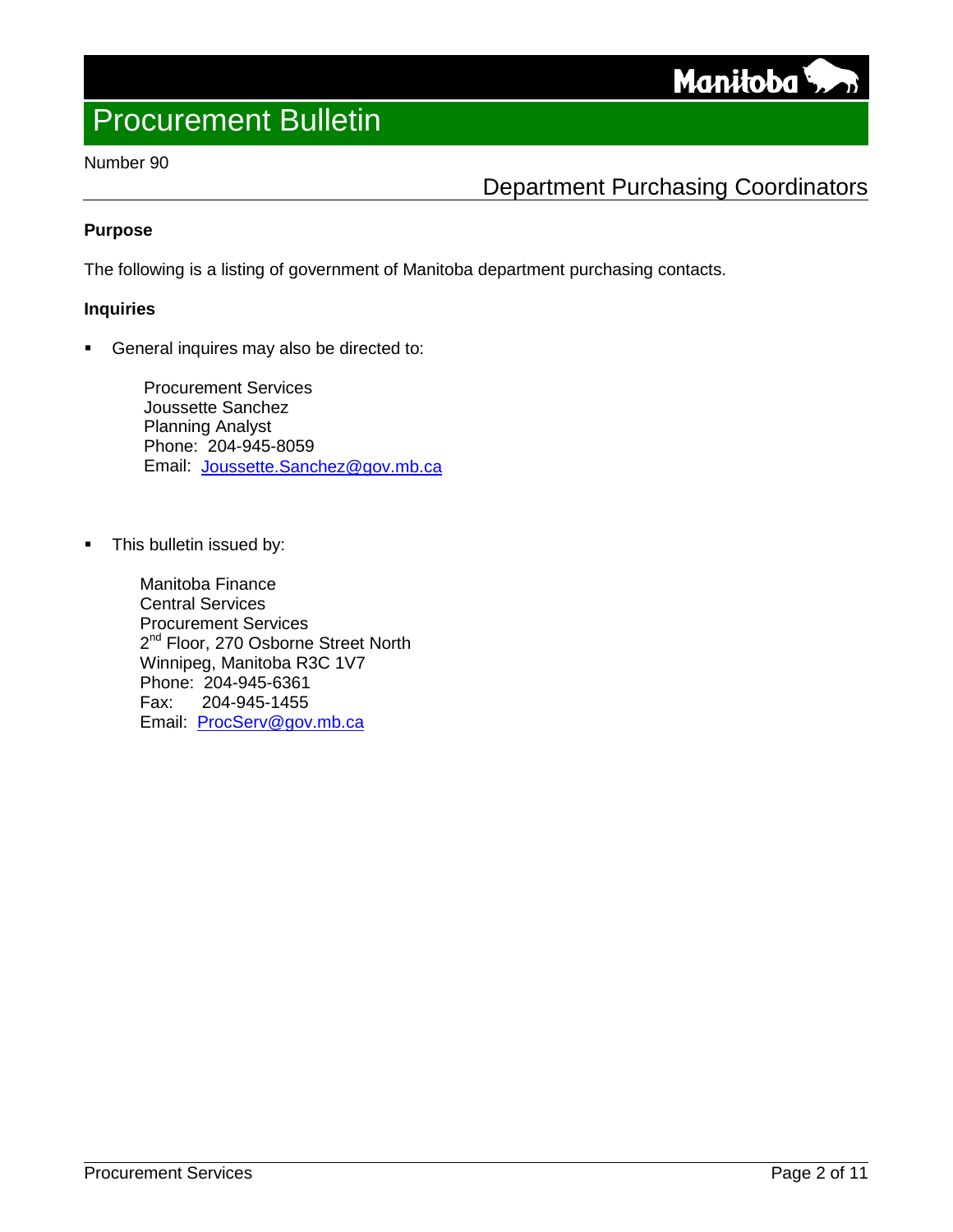#### Number 90

### Department Purchasing Coordinators

#### **Responsibilities**

Current responsibilities as they relate to purchasing:

- 1. Contact person for Procurement Services Branch (PSB) for resolving procurement related issues.
- 2. Contact person for identifying attendees and coordinating P-Card and other purchasing related workshops.
- 3. Distribute purchasing policies and procedures, from PSB to P-Card users; buyers of services and IT personnel, either directly or indirectly.
- 4. Field inquiries from vendors seeking information on who is responsible for purchasing goods and services from within their department, and directing them accordingly.
- 5. Maintain knowledge of department personnel who are responsible for other central procurement or supply related issues such as Material Distribution Agency; Fleet Vehicles; Culture Heritage and Tourism, etc., and direct department and vendor inquiries as required.
- 6. Maintain knowledge of SAP buyers, coaches and Purchasing Card Coordinators for their department.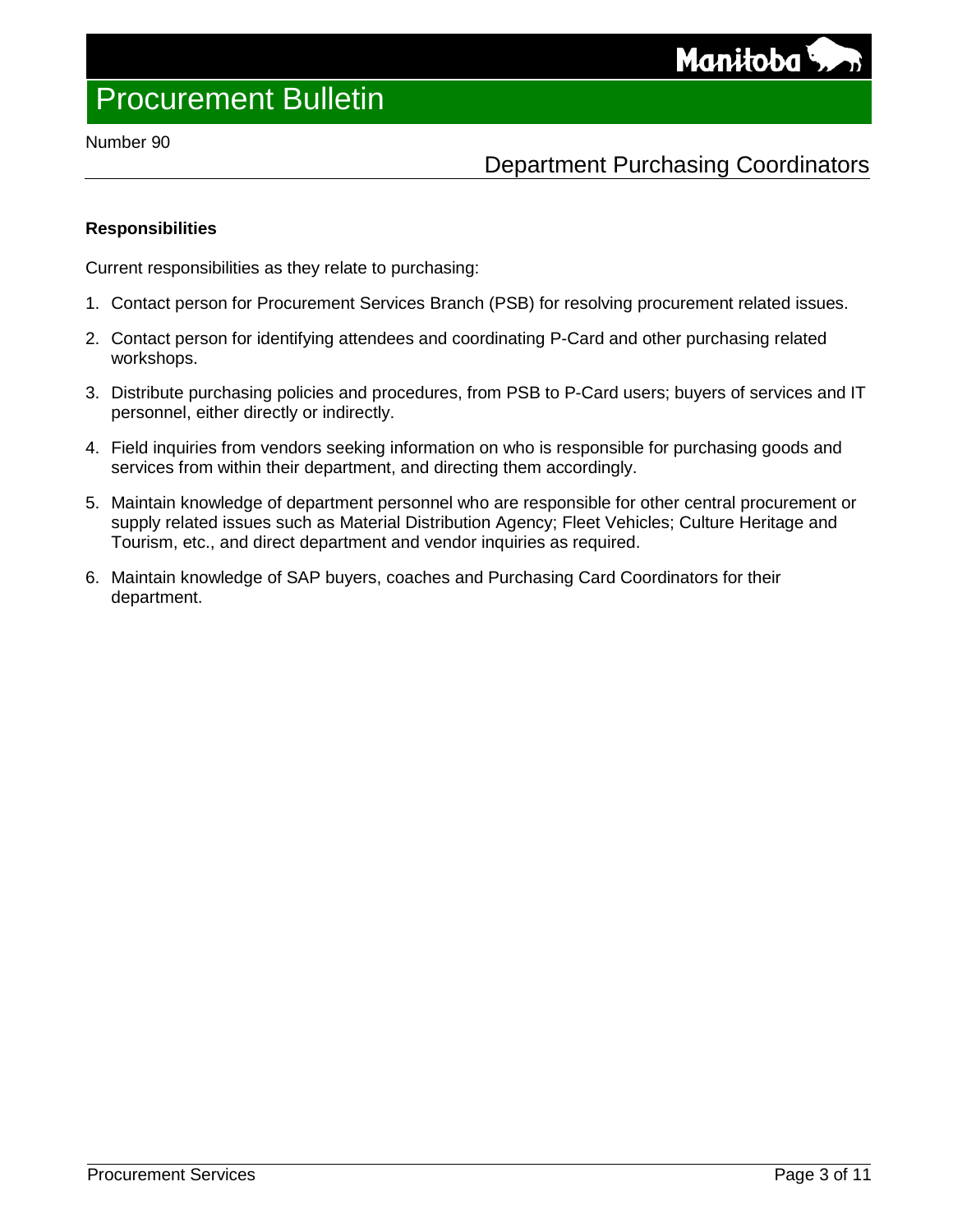### Department Purchasing Coordinators

#### **Agriculture (New)** *previously* **Agriculture, Food & Rural Initiatives (MAFRD)**

Winnipeg, MB R3C 0P8

| Coordinator | Xinping Zhang<br><b>Financial Analyst</b><br>915-401 York Avenue<br>Winnipeg, MB R3C 0P8 | xinping.zhang@gov.mb.ca<br>Phone: 204-945-2957<br>Fax: 204-948-2362 |
|-------------|------------------------------------------------------------------------------------------|---------------------------------------------------------------------|
| Alternate   | Kevin Kroeker<br><b>Financial Analyst</b><br>915-401 York Avenue                         | kevin.kroeker@gov.mb.ca<br>Phone: 204-945-1828<br>Fax: 204-948-2362 |

#### **Civil Service Commission (CSC)**

| Coordinator | Marie Edirmanasinghe<br><b>Accounts Payable Administrator</b><br>704-401 York Ave.<br>Winnipeg, MB R3C 0P8 | marie.edirmanasinghe2@gov.mb.ca<br>Phone: 204-945-0619<br>Fax: 204-948-2707 |
|-------------|------------------------------------------------------------------------------------------------------------|-----------------------------------------------------------------------------|
| Alternate   | Marianne Lepe<br>Coordinator Acct & Finance                                                                | m.lepe@gov.mb.ca<br>$Phona: 204-045-4113$                                   |

| Alternate | Marianne Lepe                | m.lepe@gov.mb.ca    |
|-----------|------------------------------|---------------------|
|           | Coordinator, Acct. & Finance | Phone: 204-945-4113 |
|           | 704-401 York Avenue          | Fax: 204-948-2707   |
|           | Winnipeg MB R3C 0P8          |                     |

#### **Education and Training (New)** *previously* **Education & Advanced Learning (EAL)**

| Coordinator | Kathy Hueging<br><b>Supervisor, Accounting Svcs</b><br>15 - 1577 Dublin Avenue<br>Winnipeg, MB R2P 3J5 | kathy.hueging@gov.mb.ca<br>Phone: 204-945-8552<br>Fax: 204-948-2851   |
|-------------|--------------------------------------------------------------------------------------------------------|-----------------------------------------------------------------------|
| Alternate   | <b>Tiffany Proctor</b><br>Clerk, Finance & Admin<br>15 - 1577 Dublin Avenue<br>Winnipeg, MB R2P 3J5    | tiffany.proctor@gov.mb.ca<br>Phone: 204-945-1128<br>Fax: 204-948-2851 |

#### **Education and Training (New)** *previously* **Children & Youth Opportunities (CYO)**

| Coordinator | <b>Charlene Brown</b><br><b>Financial Officer</b><br>3 Flr - 213 Notre Dame Ave<br>Winnipeg, MB R3B 1N3         | charlene.brown@gov.mb.ca<br>Phone: 204-945-6470<br>Fax: 204-945-5760   |
|-------------|-----------------------------------------------------------------------------------------------------------------|------------------------------------------------------------------------|
| Alternate   | <b>Betty Jubinville</b><br><b>Departmental Accountant</b><br>3 Flr - 213 Notre Dame Ave<br>Winnipeg, MB R3B 1N3 | betty.jubinville@gov.mb.ca<br>Phone: 204-945-4095<br>Fax: 204-948-2086 |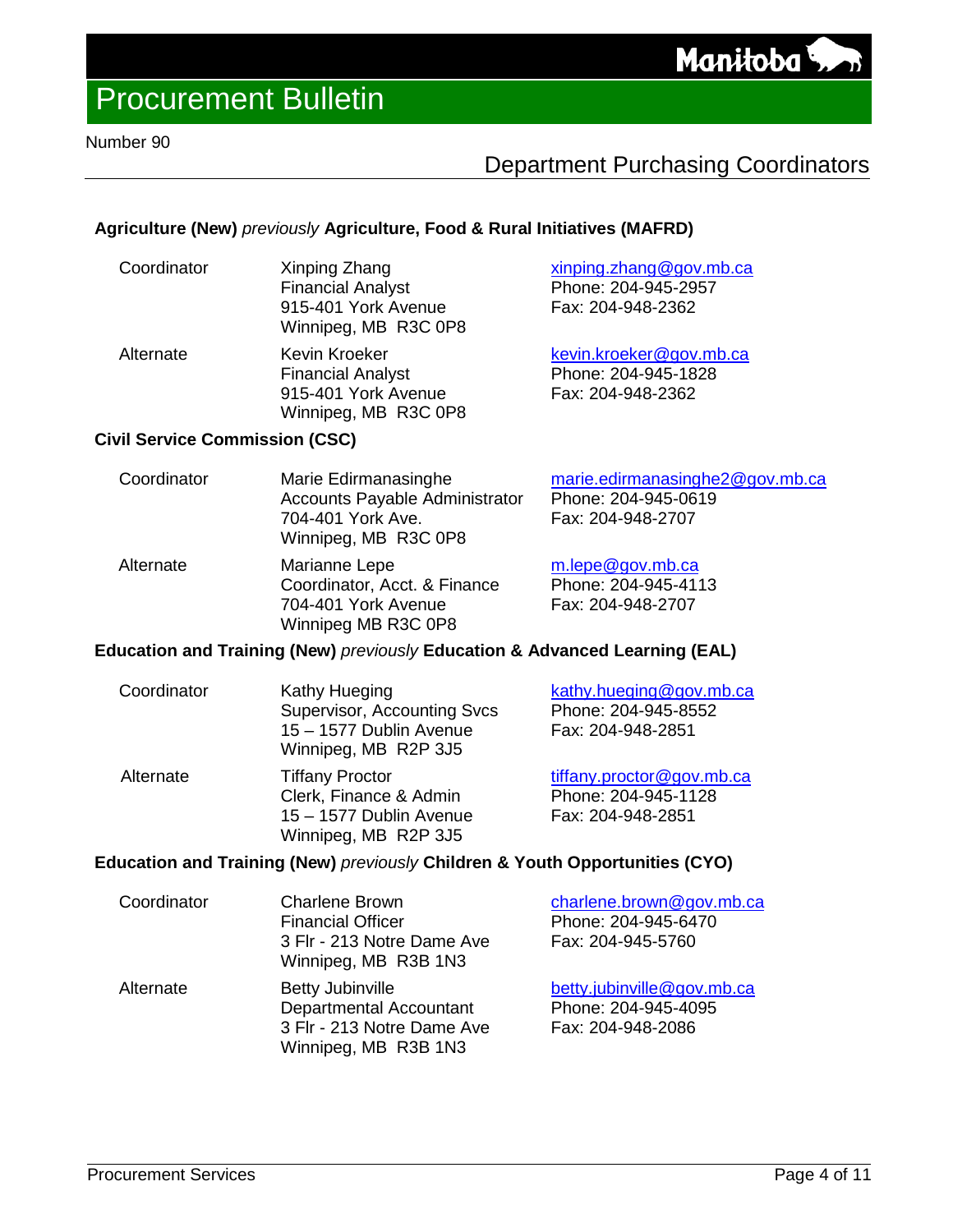### Department Purchasing Coordinators

#### **Executive Council**

| Coordinator | Marianna Lepe<br>Coordinator, Acct. & Finance<br>704 - 401 York Avenue<br>Winnipeg, MB R3C 0P8             | $m$ .lepe@gov.mb.ca<br>Phone: 204-945-4113<br>Fax: 204-948-2707             |
|-------------|------------------------------------------------------------------------------------------------------------|-----------------------------------------------------------------------------|
| Alternate   | Marie Edirmanasinghe<br><b>Accounts Payable Administrator</b><br>704-401 York Ave.<br>Winnipeg, MB R3C 0P8 | marie.edirmanasinghe2@gov.mb.ca<br>Phone: 204-945-0619<br>Fax: 204-948-2707 |

#### **Families (New)** *previously* **Family Services (MFS)**

| Coordinator | Marla Smith<br>Coordinator, Financial & Admin<br>400-326 Broadway<br>Winnipeg, MB R3C 0S5 | marla.smith@gov.mb.ca<br>Phone: 204-945-3267<br>Fax: 204-945-2760    |
|-------------|-------------------------------------------------------------------------------------------|----------------------------------------------------------------------|
| Alternate   | Susan Konopski<br>Manager<br>400 - 326 Broadway<br>Winnipeg, MB R3C 0R8                   | susan.konopski@gov.mb.ca<br>Phone: 204-945-0867<br>Fax: 204-945-2760 |

#### **Families (New)** *previously* **Housing & Community Development (HCD)**

| Coordinator   | <b>Keith Grimshire</b><br><b>Senior Financial Analyst</b><br>700-352 Broadway<br>Winnipeg, MB R3B 2H8 | keith.grimshire@gov.mb.ca<br>Phone: 204-945-1145<br>Fax: 204-945-4710       |
|---------------|-------------------------------------------------------------------------------------------------------|-----------------------------------------------------------------------------|
| Alternate     | Carolina Legaspi<br><b>Accounts Payable Clerk</b><br>700-352 Broadway<br>Winnipeg, MB R3B 2H8         | carolina.legaspi@gov.mb.ca<br>Phone: 204-945-2383<br>Fax: 204-945-4710      |
| Alternate     | Jessaidie Ledda<br><b>Accounts Payable Clerk</b><br>700-352 Broadway<br>Winnipeg, MB R3B 2H8          | jessaidie.ledda@gov.mb.ca<br>Phone: 204-945-8771<br>Fax: 204-945-4710       |
| Finance (FIN) |                                                                                                       |                                                                             |
| Coordinator   | Marianna Lepe<br>Coordinator, Acct. & Finance<br>704 – 401 York Avenue<br>Winnipeg, MB R3C 0P8        | m.lepe@gov.mb.ca<br>Phone: 204-945-4113<br>Fax: 204-948-2707                |
| Alternate     | Marie Edirmanasinghe<br>Accounts Payable Administrator<br>704-401 York Ave.<br>Winnipeg, MB R3C 0P8   | marie.edirmanasinghe2@gov.mb.ca<br>Phone: 204-945-0619<br>Fax: 204-948-2707 |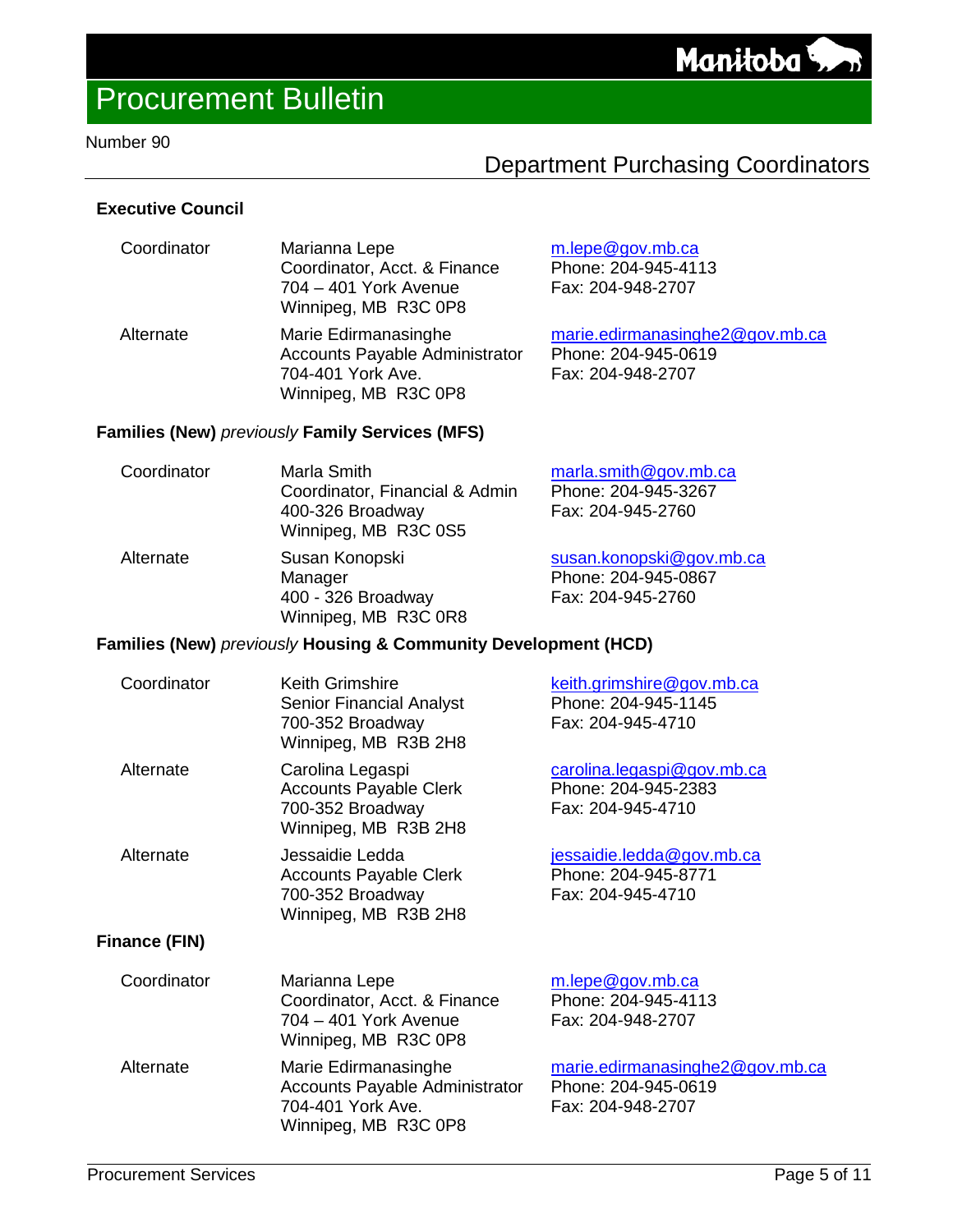### Department Purchasing Coordinators

[rochelle.harder@gov.mb.ca](mailto:rochelle.harder@gov.mb.ca) Phone: 204-945-0771 Fax: 204-948-2707

#### • **Central Services Division**

Coordinator Rochelle Harder Accounts Payable 704-401 York Ave. Winnipeg, MB R3C 0P8

#### • **Manitoba Securities Commission**

- Coordinator Pamela Lysak Senior Financial Analyst 704 - 401 York Avenue Winnipeg, MB R3C 0P8 [pamela.lysak2@gov.mb.ca](mailto:marissa.zurba@gov.mb.ca) Phone: 204-945-3759 Fax: 204-948-2707
- Alternate Marlene Nemes **Controller** 400 St. Mary Ave Winnipeg, MB R3C 4K5 [marlene.nemes@gov.mb.ca](mailto:marlene.nemes@gov.mb.ca) Phone: 204-945-1362 Fax: 204-945-0330

#### **Health, Seniors and Active Living (New)** *previously* **Health**

| Coordinator | Jessie Smilianov          | jessie.smilianov@gov.mb.ca |
|-------------|---------------------------|----------------------------|
|             | A/ Contract Coordinator   | Phone: 204-788-2555        |
|             | 2017 - 300 Carlton Street | Fax: 204-774-1325          |
|             | Winnipeg, MB R3B 3M9      |                            |

#### **Health, Seniors and Active Living (New)** *previously* **Healthy Living and Seniors (HHLS)**

| Coordinator | <b>Betty Jubinville</b><br><b>Departmental Accountant</b><br>3 Flr - 213 Notre Dame Ave<br>Winnipeg, MB R3B 1N3 | betty.jubinville@gov.mb.ca<br>Phone: 204-945-4095<br>Fax: 204-948-2086 |
|-------------|-----------------------------------------------------------------------------------------------------------------|------------------------------------------------------------------------|
| Alternate   | <b>Charlene Brown</b><br><b>Financial Officer</b><br>3 Flr - 213 Notre Dame Ave<br>Winnipeg, MB R3B 1N3         | charlene.brown@gov.mb.ca<br>Phone: 204-945-6470<br>Fax: 204-945-5760   |

#### **Indigenous and Municipal Relations (New)** *previously* **Aboriginal & Northern Affairs (ANA)**

| Coordinator | Carolyn Johnson<br>Program Administrator<br>Box 37 - 59 Elizabeth Drive<br>Thompson MB R8N 1X4 | carolyn.johnson@gov.mb.ca<br>Phone: 204-677-6615<br>Fax: 204-677-6753   |
|-------------|------------------------------------------------------------------------------------------------|-------------------------------------------------------------------------|
| Alternate   | Arlene Morrisseau<br><b>Financial Clerk</b><br>108 - 59 Elizabeth Drive<br>Thompson MB R8N 1X4 | arlene.morrisseau@gov.mb.ca<br>Phone: 204-677-6610<br>Fax: 204-677-6753 |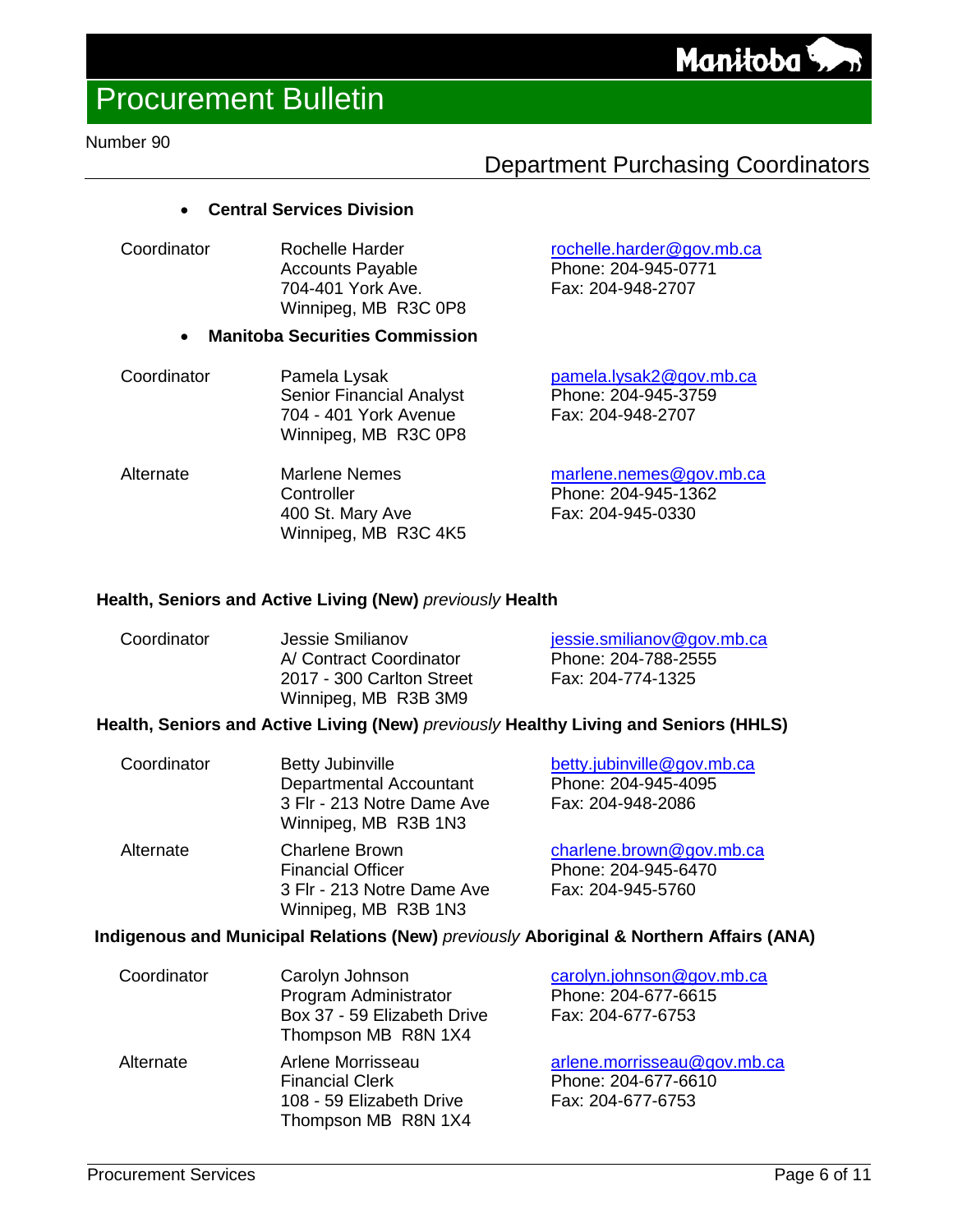### Department Purchasing Coordinators

### **Indigenous and Municipal Relations (New)** *previously* **Municipal Government (MMG)**

| Coordinator | <b>Gary Sawchuk</b><br>Finance & Administration<br>600 - 800 Portage Avenue<br>Winnipeg, MB R3G 0N4 | gary.sawchuk@gov.mb.ca<br>Phone: 204-945-2201<br>Fax: 204-945-3769   |
|-------------|-----------------------------------------------------------------------------------------------------|----------------------------------------------------------------------|
| Alternate   | Angela Redmond<br>Finance & Administration<br>600 - 800 Portage Avenue<br>Winnipeg, MB R3G 0N4      | angela.redmond@gov.mb.ca<br>Phone: 204-945-1856<br>Fax: 204-945-3769 |

#### • **Leaf Rapids**

| Coordinator | Joy Evans<br><b>Regional Financial Officer</b><br>11 Nelson Road<br>Thompson, MB R8N 0B3 | joy.evans@gov.mb.ca<br>Phone: 204-677-6706<br>Fax: 204-677-6354    |
|-------------|------------------------------------------------------------------------------------------|--------------------------------------------------------------------|
| Alternate   | Marie Lagace<br><b>Regional Administrator</b><br>11 Nelson Road                          | marie.lagace@gov.mb.ca<br>Phone: 204-677-6511<br>Fax: 204-677-6354 |

#### **Infrastructure (New)** *previously* **Infrastructure & Transportation (MIT)**

Thompson, MB R8N 0B3

| Coordinator | <b>Allison ZImmer</b><br><b>A/Supervisor Accounting Svcs</b><br>1710 - 215 Garry Street<br>Winnipeg, MB R3C 3Z1 | allison.zimmer@gov.mb.ca<br>Phone: 204-945-4586<br>Fax: 204-948-2016 |
|-------------|-----------------------------------------------------------------------------------------------------------------|----------------------------------------------------------------------|
| Alternate   | Lenore Ireland<br>Manager<br>1710 - 215 Garry Street<br>Winnipeg, MB R3C 3Z1                                    | lenore.ireland@gov.mb.ca<br>Phone: 204-945-2966<br>Fax: 204-948-2016 |

#### • **Crown Land & Property Agency (CLPA)**

| Coordinator | Jocelyn Kehler                 | jocelyn.kehler@gov.mb.ca |
|-------------|--------------------------------|--------------------------|
|             | <b>Accounts Payable</b>        | Phone: 204-239-3789      |
|             | 308 - 25 Tupper Street N       | Fax: 204-239-3560        |
|             | Portage la Prairie, MB R1N 3K1 |                          |

#### • **East Side Road Authority**

| Coordinator | Jonathan Fruto           | jonathan.fruto @gov.mb.ca |
|-------------|--------------------------|---------------------------|
|             | <b>Financial Officer</b> | Phone: 204-945-3591       |
|             | 200-155 Carlton St.      | Fax: 204-948-2462         |
|             | Winnipeg, MB R3C 3H8     |                           |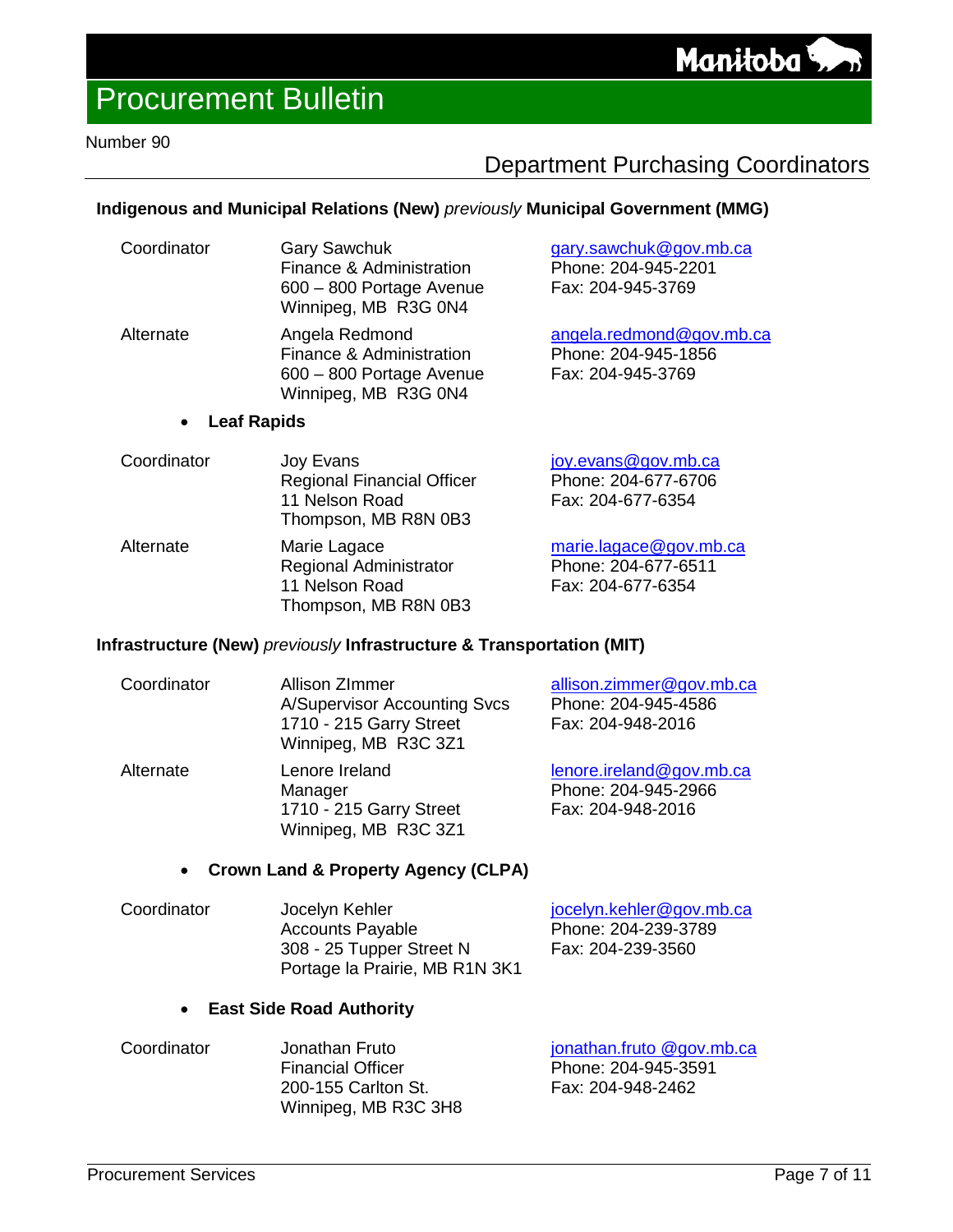#### Number 90

### Department Purchasing Coordinators

Phone: 204-945-5828 Fax: 204-948-2016

Fax: 204-326-4852

[leah.stawiarski@gov.mb.ca](mailto:leah.stawiarski@gov.mb.ca) Phone: 204-945-3917 Fax: 204-948-2016

[oluwadare.olorunfemi@gov.mb.ca](mailto:oluwadare.olorunfemi@gov.mb.ca)

#### • **Financial Services Division**

- Coordinator Oluwadare Olorunfemi Accounts Payable Clerk 1710 - 215 Garry Street Winnipeg, MB R3C 3Z1
- Alternate Leah Stawiarski Accounts Payable Clerk 1710 - 215 Garry Street Winnipeg, MB R3C 3Z1

#### • **Regional Office 1**

- Coordinator James Heim Regional Financial Officer 316 - 323 Main Street Steinbach, MB R5G 1Z2 [james.heim@gov.mb.ca](mailto:james.heim@gov.mb.ca) Phone: 204-346-6271 Fax: 204-326-4852 Alternate **France Tetrault** Clerk [france.tetrault@gov.mb.ca](mailto:france.tetrault@gov.mb.ca) Phone: 204-346-6274
	- 316 323 Main Street Steinbach, MB R5G 1Z2

#### • **Regional Office 2**

Coordinator Diane Hackewich Accounts Payable Clerk 211 - 25 Tupper Street N Portage la Prairie, MB R1N 3K1 [diane.hackewich@gov.mb.ca](mailto:diane.hackewich@gov.mb.ca) Phone: 204-239-3797 Fax: 204-239-3301 Alternate Linda Swidnicki Financial Clerk 211 - 25 Tupper Street N Portage la Prairie, MB R1N 3K1 [linda.swidnicki@gov.mb.ca](mailto:linda.swidnicki@gov.mb.ca) Phone: 204-239-3289 Fax: 204-239-3301

#### • **Regional Office 3**

- Coordinator Lorie Andrews Financial Officer 1525 1st Street N Brandon, MB R7C 1B5 [lorie.andrews@gov.mb.ca](mailto:lorie.andrews@gov.mb.ca) Phone: 204-726-6808 Fax: 204-726-6836
- Alternate Heidi Williams Financial Clerk 1525 1st Street N Brandon, MB R7C 1B5 [heidi.williams@gov.mb.ca](mailto:donna.preston@gov.mb.ca) Phone: 204-726-6773 Fax: 204-726-6836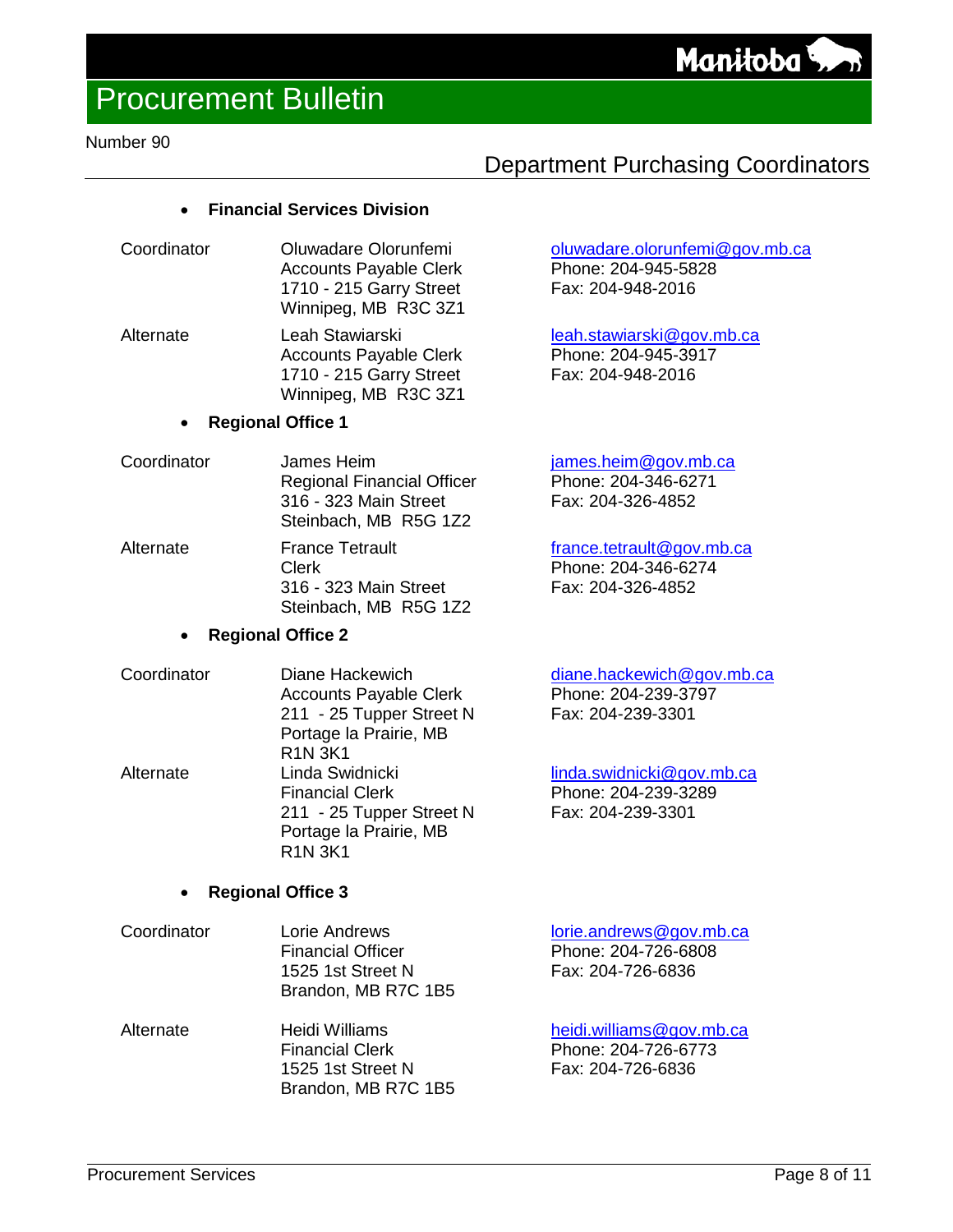#### Number 90

### Department Purchasing Coordinators

[paula.cole-kaminski@gov.mb.ca](mailto:paula.cole-kaminski@gov.mb.ca)

Phone: 204-622-2264 Fax: 204- 638-6696

[linda.rosteski@gov.mb.ca](mailto:linda.rosteski@gov.mb.ca) Phone: 204-622-2255 Fax: 204-638-6696

#### • **Regional Office 4**

| Coordinator | Paula Cole-Kaminski      |
|-------------|--------------------------|
|             | <b>Financial Officer</b> |
|             | 2 - 257 Industrial Road  |
|             | Dauphin, MB R7N 3B3      |

Alternate Linda Rosteski Financial Clerk 2-257 Industrial Road Dauphin, MB R7N 3B3

#### • **Regional Office & Thompson**

| Coordinator | Joy Evans                         | joy.evans@gov.mb.ca |
|-------------|-----------------------------------|---------------------|
|             | <b>Regional Financial Officer</b> | Phone: 204-677-6706 |
|             | 11 Nelson Road                    | Fax: 204-677-6354   |
|             | Thompson, MB R8N 0B3              |                     |
|             |                                   |                     |

#### • **Transportation**

| Coordinator | Leah Stawiarski<br><b>Accounts Payable Clerk</b><br>1710 - 215 Garry Street<br>Winnipeg, MB R3C 3Z1 | leah.stawiarski@gov.mb.ca<br>Phone: 204-945-3917<br>Fax: 204-948-2016      |
|-------------|-----------------------------------------------------------------------------------------------------|----------------------------------------------------------------------------|
| Alternate   | Oluwadare Olorunfemi<br><b>Accounts Payable Clerk</b><br>1710 - 215 Garry Street                    | oluwadare.olorunfemi@gov.mb.ca<br>Phone: 204-945-5828<br>Fax: 204-948-2016 |

#### **Growth, Enterprise and Trade (New)** *previously* **Jobs & The Economy (JEC)**

Winnipeg, MB R3C 3Z1

| Coordinator | <b>Katherine Fischer</b><br><b>Accounts Payable Clerk</b><br>900 - 259 Portage Avenue<br>Winnipeg, MB R3B 3P4 | katherine.fischer@gov.mb.ca<br>Phone: 204-945-1995<br>Fax: 204-948-2964 |
|-------------|---------------------------------------------------------------------------------------------------------------|-------------------------------------------------------------------------|
| Alternate   | Paige Mackelson<br><b>Accounts Payable Clerk</b><br>900 - 259 Portage Avenue<br>Winnipeg, MB R3B 3P4          | paige.mackelson@gov.mb.ca<br>Phone: 204-945-2439<br>Fax: 204-948-2964   |

#### • **Office of the Fire Commissioner (OFC)**

| Coordinator | Nicole Morton               | nicole.morton@gov.mb.ca |
|-------------|-----------------------------|-------------------------|
|             | Manager, Financial Services | Phone: 204-945-4412     |
|             | 508 - 401 York Ave          | Fax: 204-948-2089       |
|             | Winnipeg, MB R3C 0P8        |                         |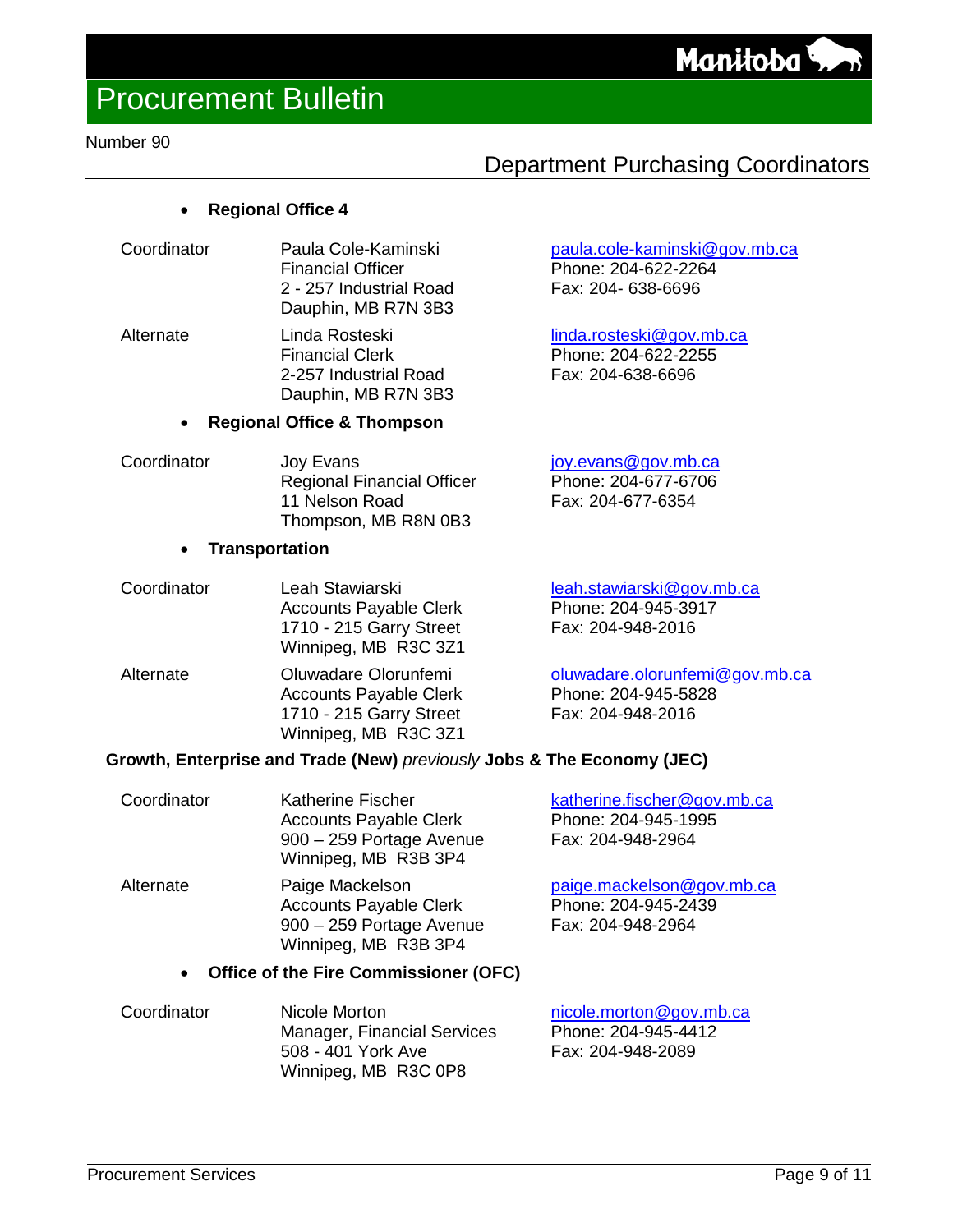#### Number 90

### Department Purchasing Coordinators

| Alternate | Carolyne Czinege                                                                  | carolyne.czinege@gov.mb.ca               |
|-----------|-----------------------------------------------------------------------------------|------------------------------------------|
|           | <b>Accounts Payable Clerk</b><br>900 - 259 Portage Avenue<br>Winnipeg, MB R3B 3P4 | Phone: 204-945-6827<br>Fax: 204-948-2964 |

#### **Growth, Enterprise and Trade (New)***previously* **Labour and Immigration (LIM)**

| Coordinator | Paige Mackelson<br>Clerk<br>900 - 259 Portage Avenue<br>Winnipeg, MB R3B 3P4                | paige.mackelson@gov.mb.ca<br>Phone: 204-945-1995<br>Fax: 204-948-2964 |
|-------------|---------------------------------------------------------------------------------------------|-----------------------------------------------------------------------|
| Alternate   | Aiza Tagarda<br><b>Accounts Payable</b><br>900 - 259 Portage Avenue<br>Winnipeg, MB R3B 3P4 | aiza.tagarda@gov.mb.ca<br>Phone: 204-945-1995<br>Fax: 204-948-2964    |

#### **Growth, Enterprise and Trade (New)** *previously* **Mineral Resources (MMR)**

| Coordinator | Carolyne Czinege<br><b>Accounts Payable Clerk</b><br>900 - 259 Portage Avenue<br>Winnipeg, MB R3B 3P4 | carolyne.czinege@gov.mb.ca<br>Phone: 204-945-6827<br>Fax: 204-948-2964 |
|-------------|-------------------------------------------------------------------------------------------------------|------------------------------------------------------------------------|
| Alternate   | Paige Mackelson<br>Clerk<br>900 - 259 Portage Avenue<br>Winnipeg, MB R3B 3P4                          | paige.mackelson@gov.mb.ca<br>Phone: 204-945-1995<br>Fax: 204-948-2964  |

#### **Justice (JUS)**

| Coordinator | Kristin Kovacs<br>Purchasing & Admin Coordinator<br>$1110 - 405$ Broadway | kristin.kovacs@gov.mb.ca<br>Phone: 204-945-3205<br>Fax: 204-945-1435 |
|-------------|---------------------------------------------------------------------------|----------------------------------------------------------------------|
|             | Winnipeg, MB R3C 3L6                                                      |                                                                      |
| Altornato   | Kothoring Hinthor                                                         | $kathoring$ hinthor $\bigcap$ any $m$                                |

Alternate Katherine Hinther Fleet, Parking & Contracts Coor. 1110 – 405 Broadway Winnipeg, MB R3C 3L6 [katherine.hinther@gov.mb.ca](mailto:katherine.hinther@gov.mb.ca) Phone: 204-945-0531 Fax: 204-945-6692

#### **Purchasing Card**

| George Buoga                                  | george.buoga@gov.mb.ca |
|-----------------------------------------------|------------------------|
| <b>Financial Analyst/Comptroller</b>          | Phone: 204-945-2884    |
| $1110 - 405$ Broadway<br>Winnipeg, MB R3C 3L6 | Fax: 204-948-1435      |
|                                               |                        |